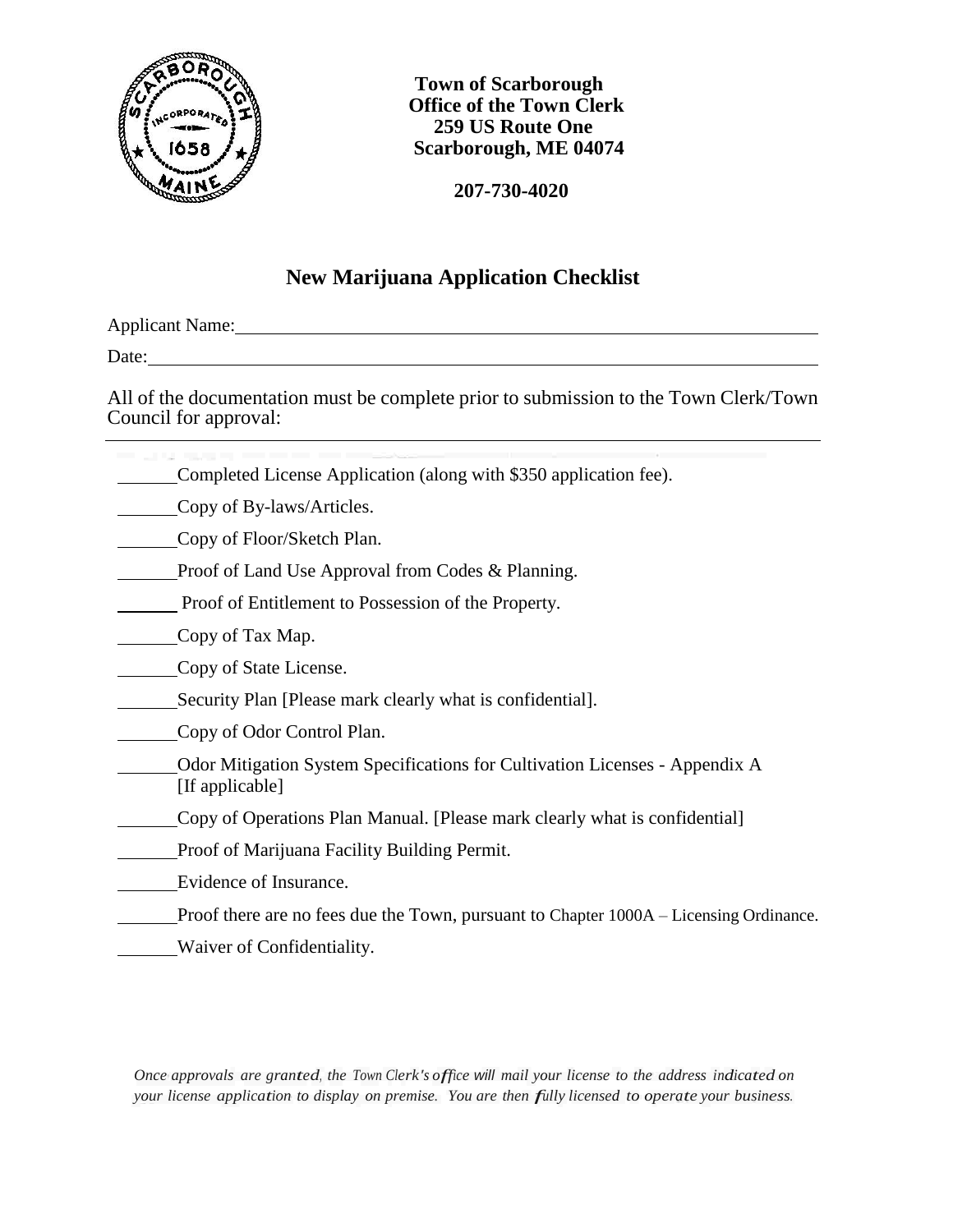# **Town of Scarborough Office of the Town Clerk**

**207-730-4020**

# **APPLICATION FOR MARIJUANA ESTABLISHMENT LICENSE**

|    | Valid from to to the same state of the state of the state of the state of the state of the state of the state of the state of the state of the state of the state of the state of the state of the state of the state of the s |  |                                      |  |  |
|----|--------------------------------------------------------------------------------------------------------------------------------------------------------------------------------------------------------------------------------|--|--------------------------------------|--|--|
|    | Passport Photo taken within 30 days of application.                                                                                                                                                                            |  | This space for office use only:      |  |  |
|    | Attach Here                                                                                                                                                                                                                    |  | $\text{Fee:}\_\_\_\_\_\_\_\_\$       |  |  |
|    |                                                                                                                                                                                                                                |  | Date Application/Fee Received:       |  |  |
|    |                                                                                                                                                                                                                                |  | Cash Credit Check #                  |  |  |
|    | <b>TYPE OF LICENSE APPLIED FOR:</b>                                                                                                                                                                                            |  |                                      |  |  |
|    | Check One:                                                                                                                                                                                                                     |  |                                      |  |  |
|    | Marijuana Cultivation Facility                                                                                                                                                                                                 |  | Adult <sub>___</sub> Medical ___     |  |  |
|    | _ Marijuana Products Manufacturing Facility                                                                                                                                                                                    |  | Adult_Medical                        |  |  |
|    | Marijuana Testing Facility                                                                                                                                                                                                     |  | Adult Medical                        |  |  |
|    | Check One:                                                                                                                                                                                                                     |  |                                      |  |  |
|    | New Application                                                                                                                                                                                                                |  | <b>Example 2</b> Renewal Application |  |  |
|    | Please check the appropriate box [if Corporation/Partnership or Other the Supplemental Questionnaire<br>need to be completed]:<br>Individual ( ) Corporation ( ) Partnership ( )                                               |  | Other $( )$                          |  |  |
|    | 1. Name of Business:                                                                                                                                                                                                           |  |                                      |  |  |
|    | Name of Business: Name of Business:                                                                                                                                                                                            |  |                                      |  |  |
|    |                                                                                                                                                                                                                                |  |                                      |  |  |
|    | Mailing Address (if different from above): Mailing Address (if different from above):                                                                                                                                          |  |                                      |  |  |
|    | Business Telephone: 2008. [2015]                                                                                                                                                                                               |  |                                      |  |  |
| 2. | <b>Owner Information:</b>                                                                                                                                                                                                      |  |                                      |  |  |
|    |                                                                                                                                                                                                                                |  |                                      |  |  |
|    |                                                                                                                                                                                                                                |  |                                      |  |  |
|    | Proof that Applicant is at least twenty-one (21) years of age [list type of proof provided]:                                                                                                                                   |  |                                      |  |  |
|    |                                                                                                                                                                                                                                |  |                                      |  |  |
|    |                                                                                                                                                                                                                                |  |                                      |  |  |
|    | Owner Contact Number: Owner E-mail Address: Owner E-mail Address:                                                                                                                                                              |  |                                      |  |  |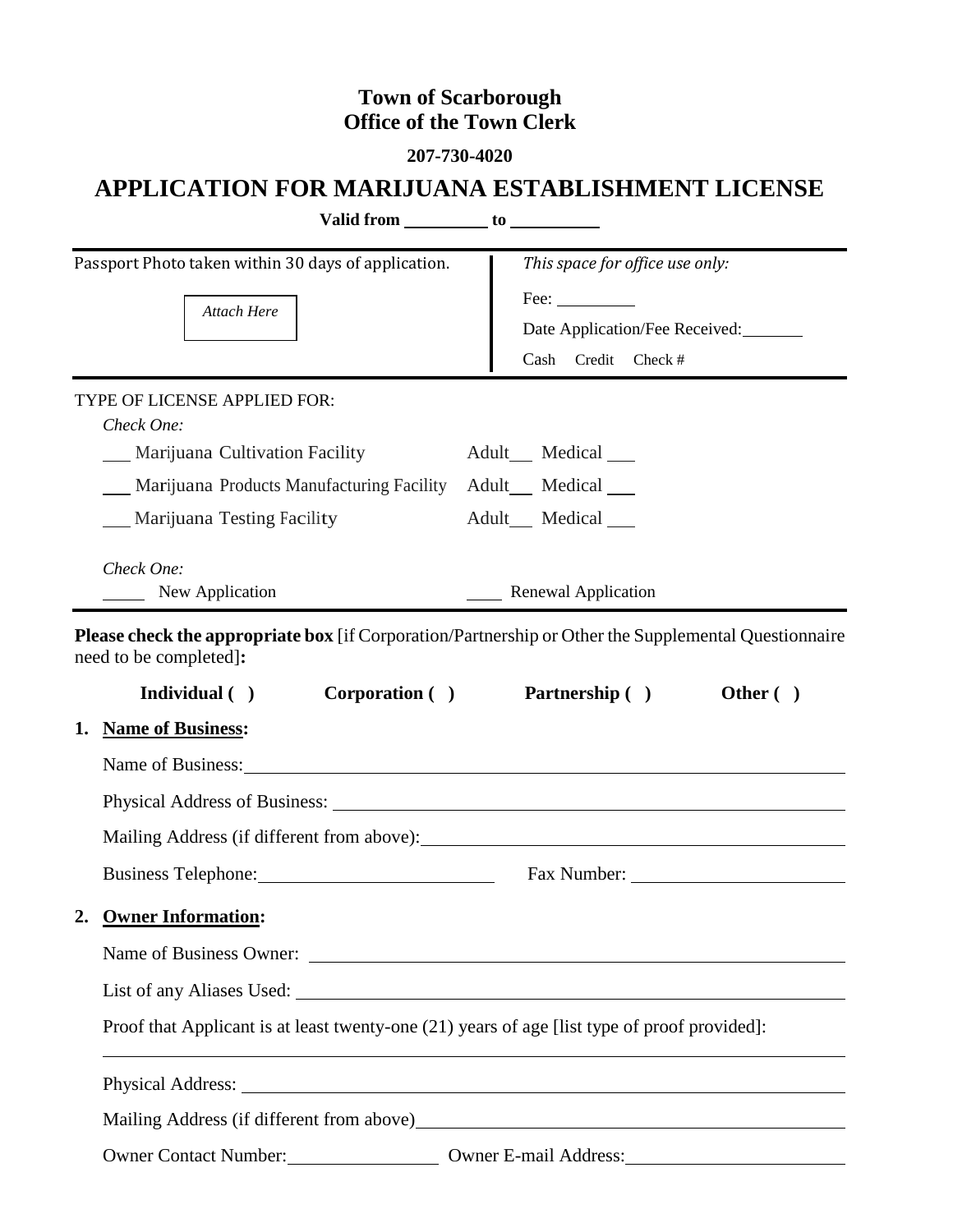#### **Owner Information Continued:**

Emergency Contact (Must be available 24/7):

Emergency Contact Telephone number:

Emergency Contact E-mail Address: Universe and Address and Address and Address and Address and Address and Address and Address and Address and Address and Address and Address and Address and Address and Address and Address

#### **3. Days and Hours of Operation:**

#### **4. Description of Premises (attach copies):**

Pursuant to Chapter 1018 of the Marijuana Ordinance Section 5. E. and F, the applicant must include a sketch of the building footprint, plant canopy square footage calculations, interior layout with floor space to be occupied by the business and parking plan. The sketch must be drawn to scale with marked dimensions. Also a legal description of the property [with street address, and telephone number]. The applicant must also demonstrate that the property meets the zoning requirements for the proposed use.

#### **5. Any Previous Permits/Licenses:**

Have you ever held a previous Marijuana Establishment License in another municipality, the Town of Scarborough, or State, that was denied, suspended or revoked? (Please circle) YES / NO

If Yes, please list the name and location of the Marijuana Establishment for which the license was denied, suspended or denied, as follows:

Name of Establishment:

Location: Date of denial, suspension or revocation:

If applicant has been a partner or an officer or director, or principal stockholder of a corporation that is permitted/licensed under this Ordinance, whose license has previously been denied, suspended or revoked, list the name and location of the Marijuana Establishment for which the permit was denied, suspended, or revoked as follows:

Name of Establishment:

Location: Date of denial, suspension or revocation:

#### **6. Current Permits/Licenses:**

Do you have a current permit/license under this Ordinance or other similar Marijuana Establishment license from another municipality, the Town of Scarborough, or State? (Please circle) YES / NO

If Yes, please list the name and location of the Marijuana and the status of the permit/license and whether it has been was denied, suspended, revoked:

Name of Establishment:

Location: Status of Permit/License: [Active/NonActive]

Date of denial, suspension or revocation: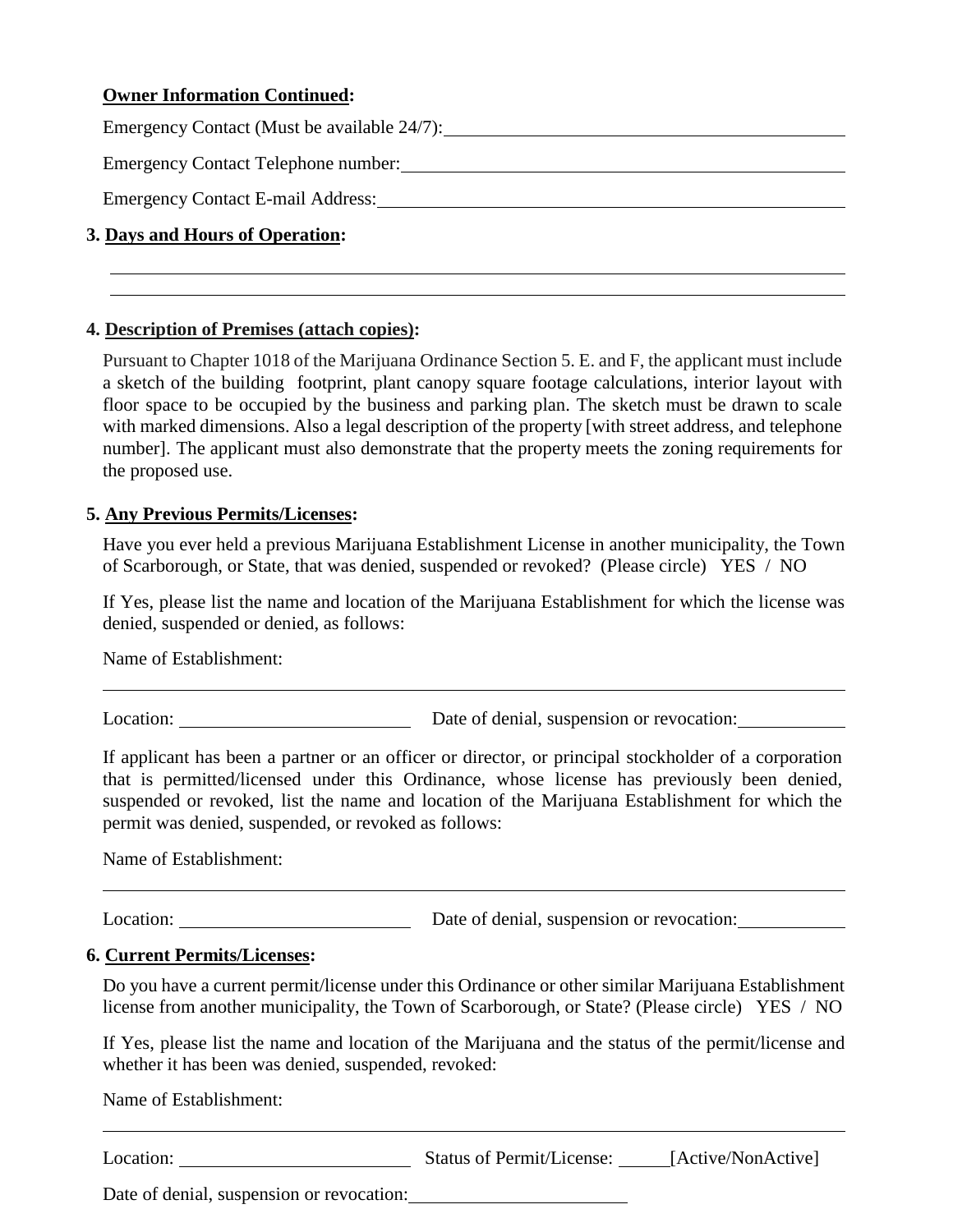## **CERTIFICATION OF INFORMATION**

#### *Please read and sign.*

STATEMENT: Applicant, by signature below, acknowledges having read all applicable laws and ordinance and agrees to comply by all laws, orders, ordinances, rules and regulations governing the above licensee and further agreed that any misstatement of material fact may result in refusal of license, suspension or revocation, if one has been granted. Applicant agrees that all taxes and accounts pertaining to the premises will be paid prior to issuance of the license. Applicant understands that the license is not transferable and expires annually.

#### *This must be signed in front of a Notary Public.*

| Signature of Applicant                                                          | Date |
|---------------------------------------------------------------------------------|------|
| <b>Printed Name</b>                                                             |      |
|                                                                                 |      |
|                                                                                 |      |
| Subscribed and sworn to before me this ______ day of _______________, 20______. |      |
| Notary Public or Attorney                                                       |      |
| Date Notary Commission expires:                                                 |      |

License Fee. Local License fees are set forth below and shall be paid annually:

\$350.00 Due at the time upon submission of application. [Applicants are also responsible for the Town's expenses associated with the review of an application, including the cost of any third-party review if necessary.]

- 1. Adult Use Marijuana Cultivation Facility**:**
	- (a) Tier 1**:** 0 to 500 SF of plant canopy**:** \$750.
	- (b) Tier 2: 501-2,000 SF of plant canopy: \$3,000.
	- (c) Tier 3: 2,001-7,000 SF of plant canopy: \$7,500.
	- (d) Tier 4: greater than 7,000SF of plant canopy: \$10,000
- 2. Adult Use or Medical Marijuana Testing Facility: \$1,000
- 3. Adult Use or Medical Marijuana Products Manufacturing Facility: \$2,500
- 4. Medical Marijuana Cultivation Facility: \$750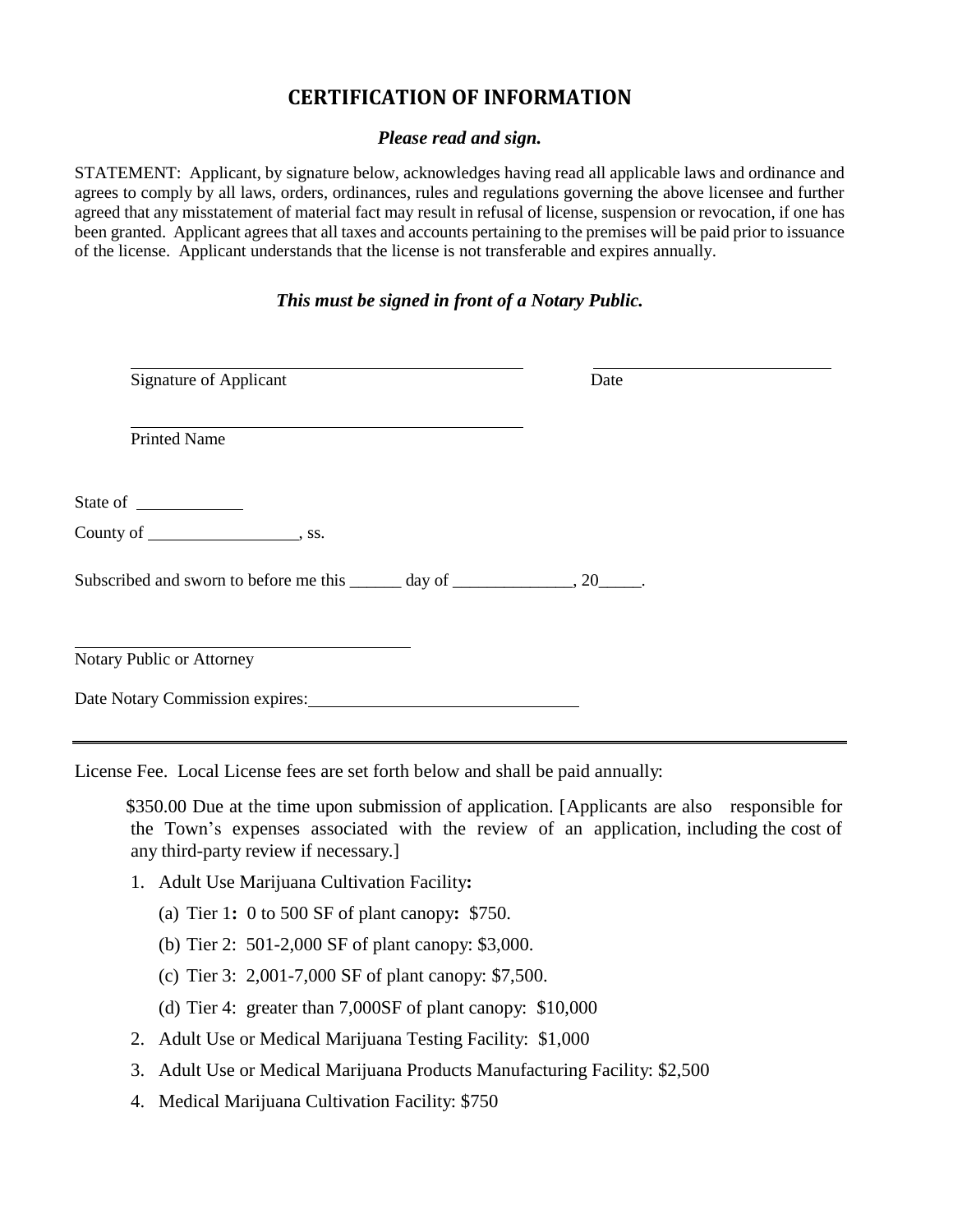#### **SUPPLEMENTARY QUESTIONNAIRE FOR CORPORATE APPLICANTS**

*(This must be signed in front of a notary public.)*

| 1.                                                                                                                                                                                                                                    |                                                                                                                                                                             |                                                                                                                                                                                                                               |        |                    |              |  |  |  |
|---------------------------------------------------------------------------------------------------------------------------------------------------------------------------------------------------------------------------------------|-----------------------------------------------------------------------------------------------------------------------------------------------------------------------------|-------------------------------------------------------------------------------------------------------------------------------------------------------------------------------------------------------------------------------|--------|--------------------|--------------|--|--|--|
| 2.                                                                                                                                                                                                                                    | Date of incorporation: <u>contained</u> and contained a series of incorporation:                                                                                            |                                                                                                                                                                                                                               |        |                    |              |  |  |  |
| 3.                                                                                                                                                                                                                                    |                                                                                                                                                                             |                                                                                                                                                                                                                               |        |                    |              |  |  |  |
| 4.                                                                                                                                                                                                                                    | If not a Maine corporation, date the corporation was authorized to transact business in the State of Maine:                                                                 |                                                                                                                                                                                                                               |        |                    |              |  |  |  |
| 5.                                                                                                                                                                                                                                    | List the following information for all officers/directors for the previous five years and list the percentage of stock owned (use other<br>side if needed):                 |                                                                                                                                                                                                                               |        |                    |              |  |  |  |
|                                                                                                                                                                                                                                       | <b>Name</b>                                                                                                                                                                 | <b>Address</b>                                                                                                                                                                                                                | D.O.B. | % of Stock         | <b>Title</b> |  |  |  |
| 6.                                                                                                                                                                                                                                    |                                                                                                                                                                             | What is the amount of authorized stock?                                                                                                                                                                                       |        |                    |              |  |  |  |
| 7.                                                                                                                                                                                                                                    |                                                                                                                                                                             | Is any principle officer of the corporation a law enforcement official?                                                                                                                                                       |        |                    |              |  |  |  |
|                                                                                                                                                                                                                                       |                                                                                                                                                                             | If "yes," name: Note also have a series of the series of the series of the series of the series of the series of the series of the series of the series of the series of the series of the series of the series of the series |        |                    |              |  |  |  |
| 8.                                                                                                                                                                                                                                    | Has applicant(s) or manager ever been convicted of any violation, OTHER THAN MINOR TRAFFIC VIOLATIONS, in the United<br>States within the past five years?<br>$Yes$ No $No$ |                                                                                                                                                                                                                               |        |                    |              |  |  |  |
|                                                                                                                                                                                                                                       | Name                                                                                                                                                                        |                                                                                                                                                                                                                               |        | Date of Conviction |              |  |  |  |
|                                                                                                                                                                                                                                       | Offense                                                                                                                                                                     | Location                                                                                                                                                                                                                      |        | Disposition        |              |  |  |  |
|                                                                                                                                                                                                                                       |                                                                                                                                                                             |                                                                                                                                                                                                                               |        |                    |              |  |  |  |
|                                                                                                                                                                                                                                       |                                                                                                                                                                             | Town/City                                                                                                                                                                                                                     |        | Date               |              |  |  |  |
|                                                                                                                                                                                                                                       |                                                                                                                                                                             | Signature of Duly-Authorized Officer                                                                                                                                                                                          |        | Print Name Here    |              |  |  |  |
|                                                                                                                                                                                                                                       |                                                                                                                                                                             |                                                                                                                                                                                                                               |        |                    |              |  |  |  |
|                                                                                                                                                                                                                                       |                                                                                                                                                                             | State of<br>County of                                                                                                                                                                                                         |        |                    |              |  |  |  |
|                                                                                                                                                                                                                                       | (name of person acknowledged).                                                                                                                                              |                                                                                                                                                                                                                               |        |                    |              |  |  |  |
|                                                                                                                                                                                                                                       |                                                                                                                                                                             |                                                                                                                                                                                                                               |        |                    |              |  |  |  |
| Name of Notary Public ( <i>printed name</i> ) example and the set of the set of the set of the set of the set of the set of the set of the set of the set of the set of the set of the set of the set of the set of the set of the se |                                                                                                                                                                             |                                                                                                                                                                                                                               |        |                    |              |  |  |  |
|                                                                                                                                                                                                                                       | Notary Public, State of _________                                                                                                                                           |                                                                                                                                                                                                                               |        |                    |              |  |  |  |
|                                                                                                                                                                                                                                       |                                                                                                                                                                             | Commission expires:                                                                                                                                                                                                           |        |                    |              |  |  |  |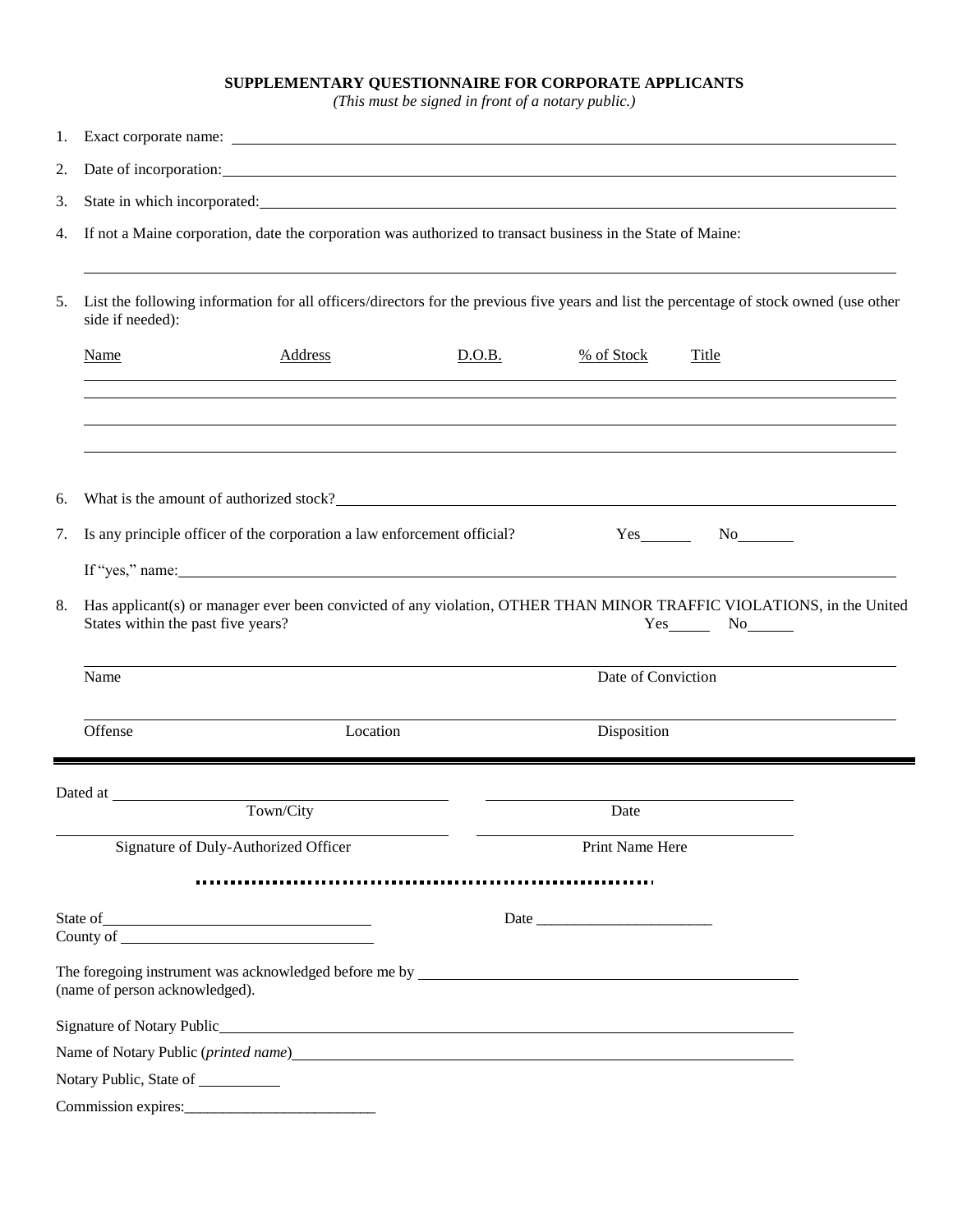### **TOWN OF SCARBOROUGH MAINE MARIJUANA FACILITY BUILDING PERMIT**

|                                                                                                                                                                                                                               | Square Footage: Foundation Sq Ft: Renovated Sq Ft: New Construction Sq ft: Total Sq Ft:                                                       |                                    |  |  |  |
|-------------------------------------------------------------------------------------------------------------------------------------------------------------------------------------------------------------------------------|-----------------------------------------------------------------------------------------------------------------------------------------------|------------------------------------|--|--|--|
| <b>Occupancy Classification: Industrial</b>                                                                                                                                                                                   |                                                                                                                                               | Estimated Cost of Construction: \$ |  |  |  |
| Extraction processing? ____No ____Yes                                                                                                                                                                                         | <b>Sprinkler System</b><br><b>Fire Alarm System</b>                                                                                           |                                    |  |  |  |
|                                                                                                                                                                                                                               | $N0$ $Yes$<br>$N0$ $Yes$                                                                                                                      |                                    |  |  |  |
| $X$ and $X$ and $X$ and $X$ and $X$ and $X$ and $X$ and $X$ and $X$ and $X$ and $X$ and $X$ and $X$ and $X$ and $X$ and $X$ and $X$ and $X$ and $X$ and $X$ and $X$ and $X$ and $X$ and $X$ and $X$ and $X$ and $X$ and $X$ a |                                                                                                                                               |                                    |  |  |  |
|                                                                                                                                                                                                                               |                                                                                                                                               |                                    |  |  |  |
|                                                                                                                                                                                                                               |                                                                                                                                               |                                    |  |  |  |
| Applicant: _____Owner ______Tenant ______Contractor                                                                                                                                                                           |                                                                                                                                               |                                    |  |  |  |
|                                                                                                                                                                                                                               | *This permit is for construction only, any other permits associated with this project will need to be applied for by the contractors in their |                                    |  |  |  |
|                                                                                                                                                                                                                               |                                                                                                                                               |                                    |  |  |  |
|                                                                                                                                                                                                                               | ADMINSTRATIVE SECTION CODE ENFORCEMENT - FIRE USE ONLY                                                                                        |                                    |  |  |  |
| IBC 2015, IEBC 2015, IECC 2009, NFPA-101 2018                                                                                                                                                                                 |                                                                                                                                               |                                    |  |  |  |
|                                                                                                                                                                                                                               | Application Number:                                                                                                                           |                                    |  |  |  |
|                                                                                                                                                                                                                               |                                                                                                                                               |                                    |  |  |  |
| respected field.<br>Fire Dept Permit Number:                                                                                                                                                                                  | Fire Dept Permit Fee: \$                                                                                                                      |                                    |  |  |  |

259 US ROUTE ONE, PO BOX 360 SCARBOROUGH, MAINE 04070-0360 PHONE 207-730-4040 WWW.SCARBOROUGH MAINE.ORG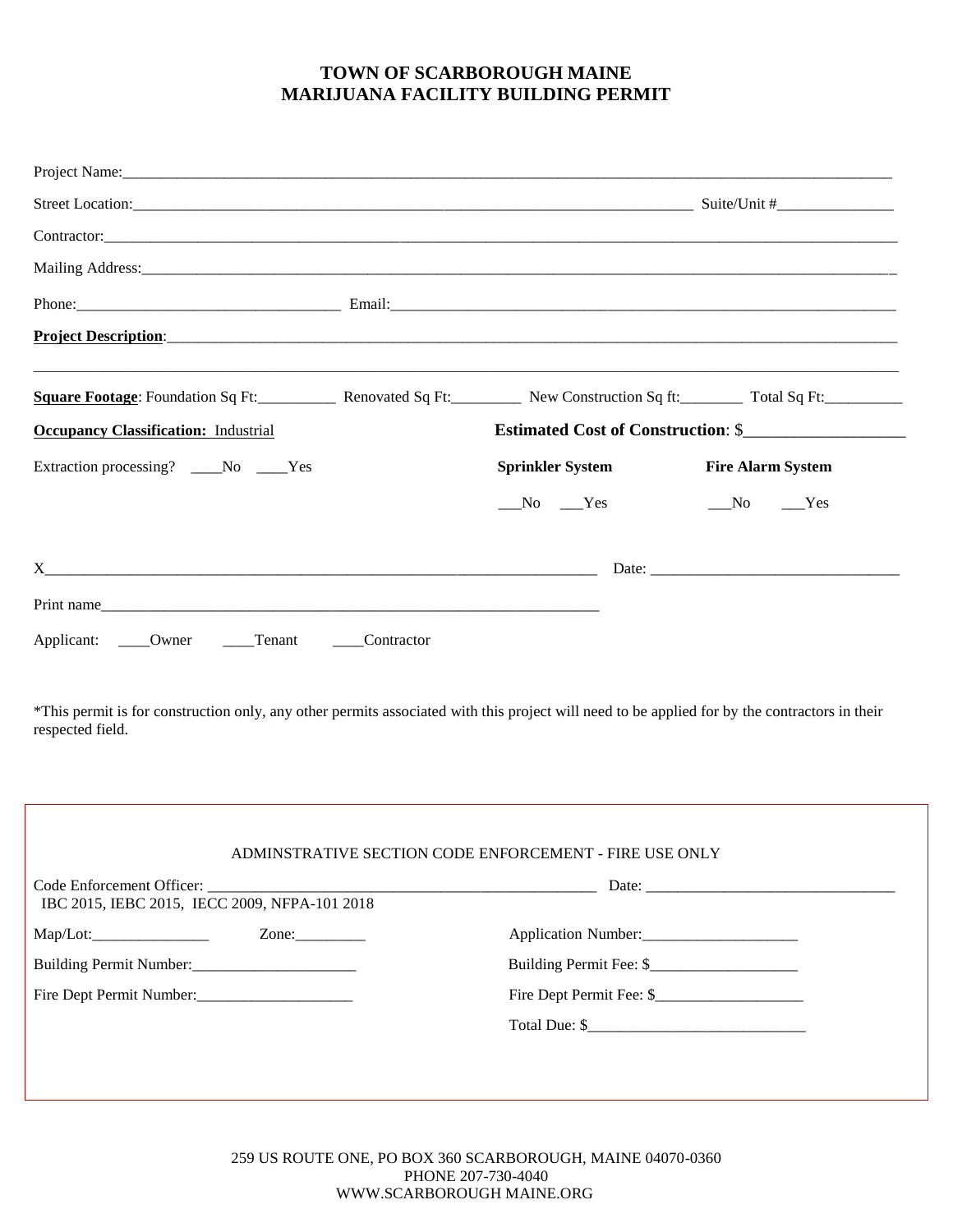

 **Town of Scarborough Office of the Town Clerk 259 US Route One Scarborough, ME 04074**

 **207-730-4020**

# **Marijuana Cultivation Facility or Marijuana Products Manufacturing Facility**

# **Waiver of Confidentiality**

Chapter 1018 – Marijuana Establishment Licensing Ordinance – Section 5.R.:

Medical marijuana registered caregivers and other applicants submitting applications and supporting information that is confidential under 22 M.R.S.A. §2425-A(12), as may be amended, and the Maine Freedom of Access Act, 1 M.R.S.A. §402(3)(F), shall mark such information as confidential.